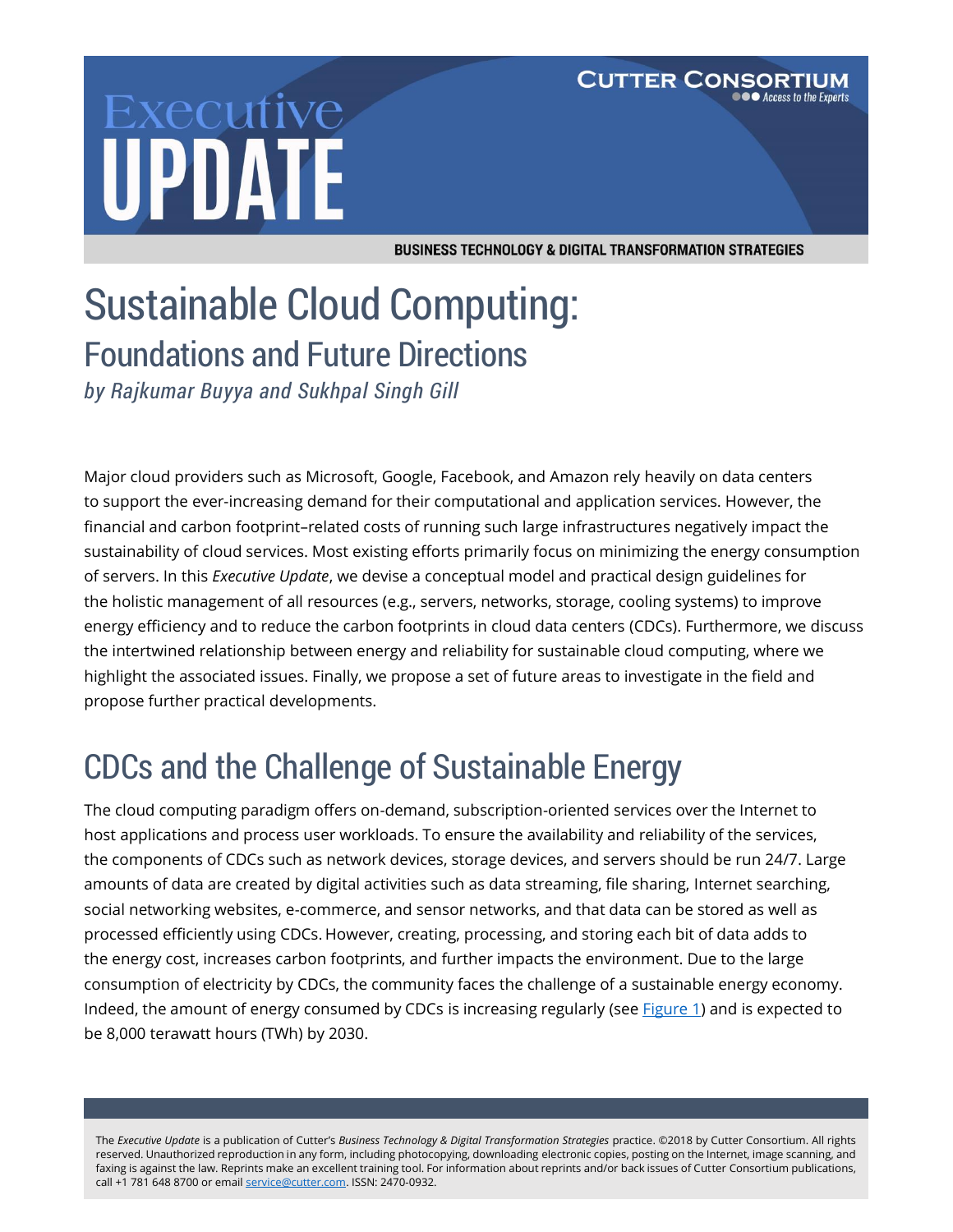

Figure 1 – Energy consumption in cloud data centers. (Source: **Andrae and Edler.)** 

Moreover, existing [energy-aware techniques](http://www.mdpi.com/2071-1050/7/10/13947) mainly focus on reducing the energy consumption of the servers. Yet other components (e.g., networks, storage, memory, and cooling systems) of CDCs are consuming huge amounts of energy. To improve CDC energy efficiency, there is a need for energy-aware resource management techniques for managing all the resources (i.e., servers, networks, storage, memory, and cooling systems) in a holistic manner. Due to the underloading/overloading of infrastructure resources, the energy consumption in CDCs is not efficient; in fact, most of the energy is consumed while some resources (i.e., networks, storage, memory, processor) sit in an idle state, increasing the overall cost of cloud services.

In the current scenario, CDC service providers are finding alternative ways to reduce the carbon footprint of their infrastructure. Indeed, prominent cloud providers are hoping to power their data centers using renewable energy sources. Future CDCs are required to provide cloud services with a minimum carbon footprint and minimum heat release in the form of greenhouse gas emissions. So what are some of the concerning issues?

Well, an efficient cooling mechanism is required to maintain the temperature of data centers, but it increases costs. Cooling expenses can be decreased by developing waste heat utilization and free cooling mechanisms. But location-aware ideal climatic conditions are needed for an efficient implementation of free cooling and renewable energy production techniques. Moreover, waste heat recovery locations must be identified for an efficient implantation of waste heat recovery prospects. To enable sustainable cloud computing, data centers can be [relocated](https://www.sciencedirect.com/science/article/pii/S0167739X17315650) based on: (1) opportunities for waste heat recovery, (2) accessibility of green resources, and (3) proximity of free cooling resources. To resolve these issues and substantially reduce the energy consumption of CDCs, there is a need for cloud computing architectures that can provide sustainable cloud services through a holistic management of resources.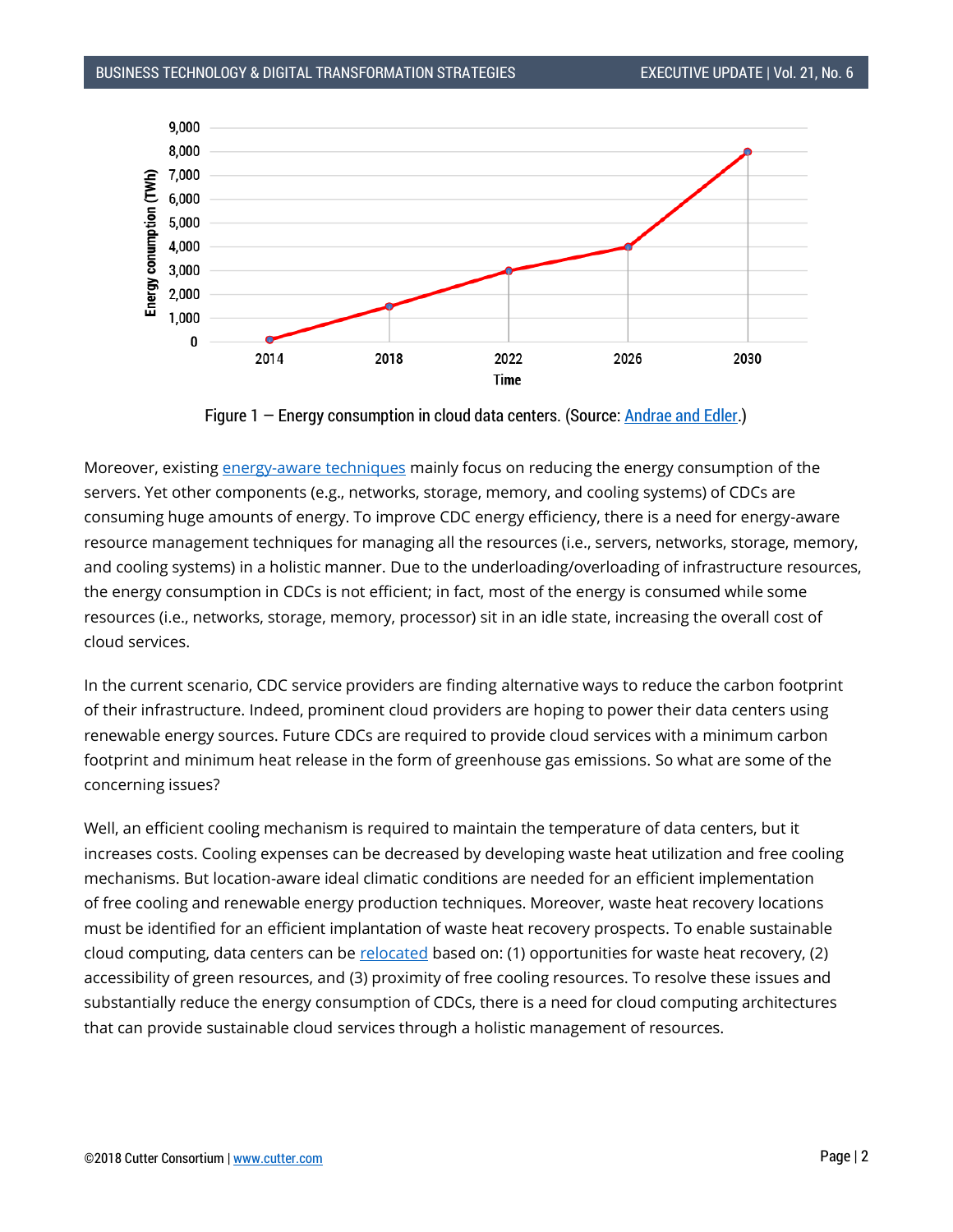#### A Conceptual Model

Figure 2 shows a conceptual model for sustainable cloud computing in the form of a layered architecture, which offers holistic management of cloud computing resources to make cloud services more energyefficient and sustainable. The four main components of the proposed architecture are:

- 1. **Cloud architecture.** This component is divided into three different subcomponents: software as a service (SaaS), platform as a service (PaaS), and infrastructure as a service (IaaS):
	- o *SaaS.* At this layer, an application manager is deployed to handle the incoming user workloads (which can be interactive or batch style) and the transfer to a workload manager for resource provisioning.
	- o *PaaS.* At this layer, a controller or middleware is deployed to control the important aspects of the system. An IT device manager covers all the devices attached to the cloud data center. A workload manager controls the incoming workloads from the application manager and identifies the quality of service (QoS) requirement for every workload for successful execution and transfers the QoS information about the workload to the virtual machine (VM)/resource manager. An energy controller manages the energy consumption of the CDC to ensure sustainability of cloud services. A remote CDC manager handles the VM migration and workload migration between local and remote CDCs



Figure  $2 - A$  conceptual model for sustainable cloud computing.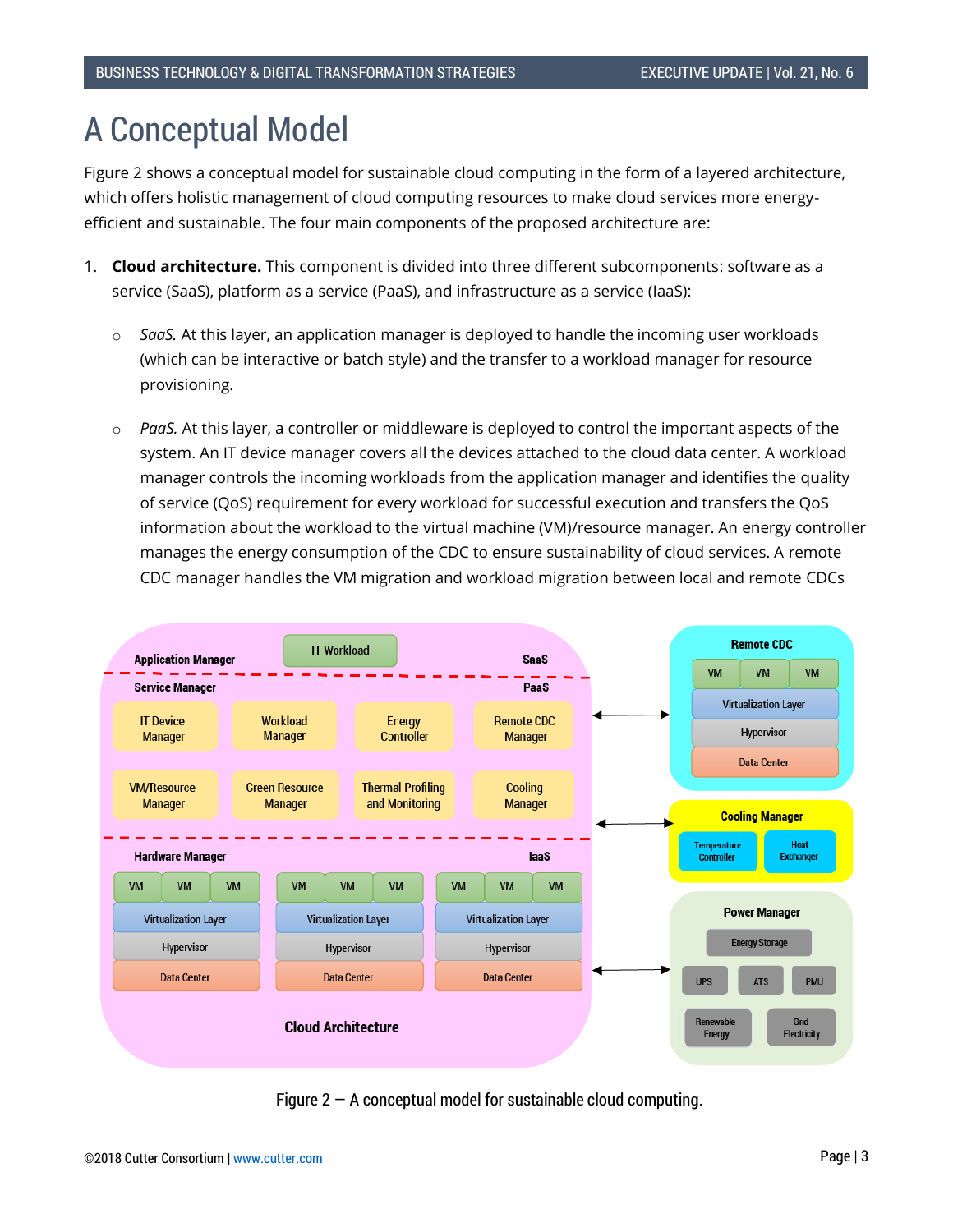for effective utilization of energy. A VM/resource manager provisions and schedules the cloud resources for workload execution based on QoS requirements of the workload using physical machines or VMs. A green resource manager, which manages the electricity coming from the power manager, prefers renewable energy as compared to grid electricity to enable a sustainable cloud environment. A thermal profiling and monitoring technique analyzes the temperature variations of the CDC based on the temperature value as monitored by thermal sensors. Finally, a cooling manager controls the temperature of the CDC at the infrastructure level.

- *IgaS*. This layer contains the information about cloud data centers and virtual machines. VM migrations are performed to balance the load at the virtualization layer for efficient execution of workloads. The proactive temperature-aware scheduler monitors the temperature variation of different VMs running at different cores. The power management unit (PMU) is integrated to power all the hardware executing the VMs. Dynamic random-access memory stores the current states of the VMs. A thermal sensor monitors the temperature value; it generates an alert if the temperature is higher than its threshold value and passes the message to the heat controller for further action.
- 2. **Cooling manager.** Thermal alerts will be generated if the temperature is higher than the threshold value, and the heat controller will act to control the temperature with minimal impact on the performance of the CDC. Electricity coming from an uninterruptible power supply (UPS) is used to run the cooling devices to control the temperature. District heating management, in which the temperature is controlled by using a chiller plant, outside air economizer, and water economizer, is integrated.
- 3. **Power manager.** The power manager controls the power generated from renewable energy resources and fossil fuels (i.e., grid electricity). To enable a sustainable cloud environment, renewable energy is preferred as compared to grid energy. If there is execution of deadline-oriented workloads, then grid energy can help maintain the reliability of cloud services. The sources of renewable energy are solar and wind. Batteries store the renewable energy. An automatic transfer switch (ATS) manages the energy coming from both sources (i.e., renewable energy and grid electricity) and forwards it to the UPS. A power distribution unit transfers the electricity to all the CDCs and cooling devices.
- 4. **Remote CDC.** VMs and workloads can be migrated to a remote CDC to balance the load effectively.

### Implication of Reliability on Sustainability

Sustainable cloud services are attracting more cloud customers and making cloud more profitable. Improving energy utilization, which reduces electricity bills and operational costs, enables sustainable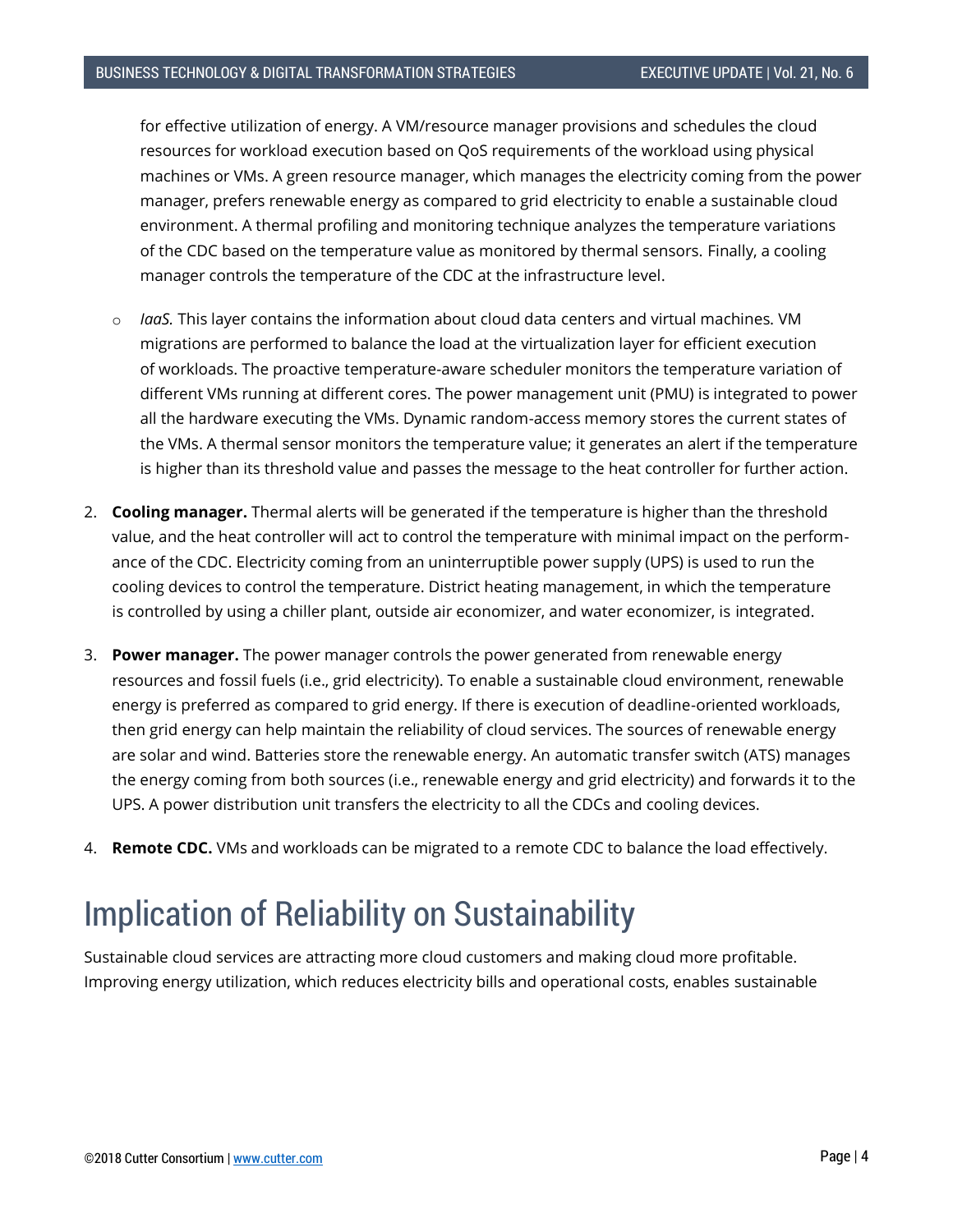| <b>Energy</b>      | • To reduce energy consumption of cloud data center                       |
|--------------------|---------------------------------------------------------------------------|
|                    | • To reduce underloading/overloading of resources, improving load balance |
|                    | • To minimize heat concentration and dissipation in cloud data center     |
|                    | . To reduce carbon footprint and make environment more eco-friendly       |
|                    | • To improve bandwidth and computing capacity                             |
|                    | · To improve storage management (e.g., disk drives)                       |
|                    |                                                                           |
| <b>Reliability</b> | . To identify system failures and reasons to manage risks                 |
|                    | $\cdot$ To reduce SLA violation and service delay                         |
|                    | . To protect critical information from security attacks                   |
|                    | . To make point-to-point communication using encryption and decryption    |
|                    | • To provide secure virtual machine migration mechanism                   |
|                    | • To improve system scalability                                           |
|                    | . To reduce turn of investment                                            |

Figure  $3$  – Issues related to energy and reliability.

cloud computing. On the other hand, to provide reliable cloud services, the business operations of different cloud providers are replicating services, which requires additional resources and increases energy consumption. To overcome this impact, a tradeoff between energy consumption and reliability is required to provide cost-efficient cloud services.

Figure 3 shows the issues related to energy and reliability for sustainable cloud computing. Existing energy-efficient resource management techniques consume a huge amount of energy while executing workloads, which decreases resources leased from CDCs. Dynamic voltage and frequency scaling (DVFS)– based energy management techniques reduce energy consumption, but response time and service delay are increased due to the switching of resources between high-scaling and low-scaling modes. Furthermore, reliability of the system component is also affected by the excessive turning on and off of servers. Power modulation decreases the reliability of server components, such as storage devices, memory, and so on. By reducing energy consumption of CDCs, we can improve the resource utilization, reliability, and performance of the server. Therefore, there is a need for new energy-aware resource management techniques to reduce power consumption without affecting the reliability of cloud services.

#### Areas to Investigate

The ever-increasing demand for cloud computing services deployed across multiple CDCs necessitates a significant amount of power, resulting in high carbon emissions and a negative effect on the environment. In sustainable cloud computing, renewable energy resources power the cloud data centers, replacing the conventional fossil fuel–based grid electricity or brown energy to effectively reduce carbon emissions. Employing energy-efficient mechanisms also makes cloud computing sustainable by greatly reducing carbon footprints. Waste heat utilization from heat dissipated through servers and employing mechanisms for free cooling of the servers make the CDCs sustainable.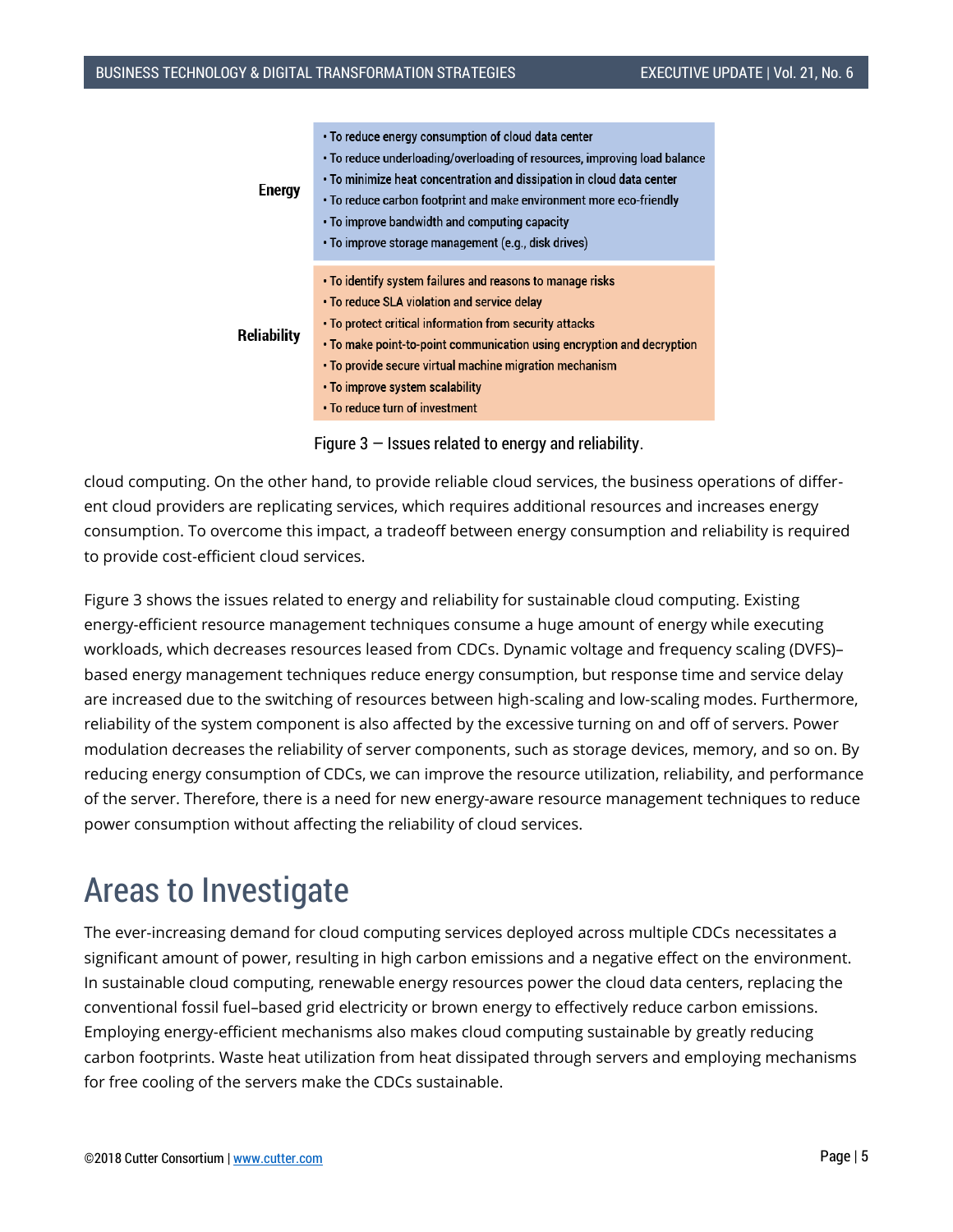Sustainable cloud computing covers the following [elements](https://ieeexplore.ieee.org/document/7888576) in making the data center sustainable: (1) using renewable energy instead of grid energy generated from fossil fuels, (2) utilizing the waste heat generated from heat-dissipating servers, (3) using free cooling mechanisms, and (4) using energy-efficient mechanisms. All these factors contribute in reducing carbon footprints, the operational cost, and energy consumption. Issues related to sustainable cloud computing can be organized into seven categories: the application model, virtualization, waste heat utilization, thermal-aware scheduling, renewable energy, resources targeted in energy management, and capacity planning (see Figure 4).

Although industry and academia have explored issues in sustainable cloud computing, there exist many open issues in the context of models for application composition, scheduling, resources targeted in energy management, harnessing of renewable energy and heat generated by resources, and capacity planning.

#### Application Model

In sustainable cloud computing, the application model plays a vital role. The efficient structure of an application can improve the energy efficiency of CDCs. Application models can be data parallel, function



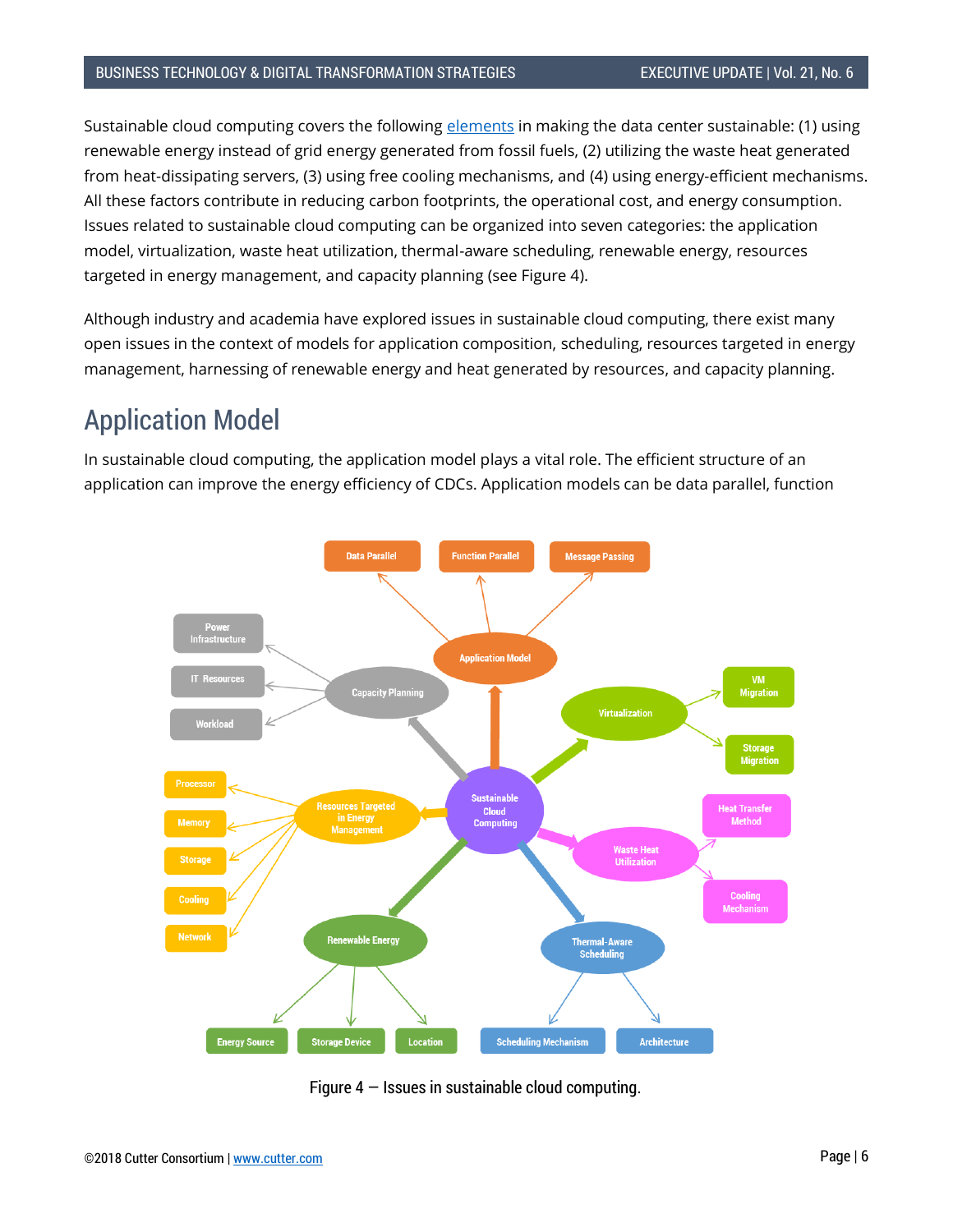parallel, and message passing. The *data parallel model* is a form of parallelization across multiple processors in parallel computing environments. It focuses on distributing the data across different nodes, which operate on the data in parallel. Examples of data parallel models are MapReduce, Bag-of-Task, and parameter sweeps. The *function parallel model* is a form of parallelization of computer code across multiple processors in parallel computing environments. It focuses on distributing tasks concurrently, which are performed by processes or threads across different processors. Examples of a data parallel model are threads and tasks. The *message passing* interface provides a communication functionality between a set of processes, which are mapped to nodes or servers in a language-independent way, encouraging the development of portable and scalable large-scale parallel applications.

#### Virtualization

During the execution of workloads, *VM migration* is required to balance the load effectively to utilize renewable energy resources in decentralized CDCs. Due to lack of onsite renewable energy, VM techniques migrate workloads to other machines distributed geographically. VM technology also offers migration of workloads from renewable energy–based CDCs to CDCs at another site utilizing waste heat. To balance the workload demand and renewable energy, VM-based workload migration and consolidation techniques provide virtual resources using few physical servers. To [optimize virtualization performance,](https://ieeexplore.ieee.org/stamp/stamp.jsp?arnumber=6731524) *storage* from one running server to another can be migrated without affecting VM workload execution. Waste heat utilization and renewable energy resource alternatives are harnessed by VM migration techniques to enable sustainable cloud computing. It is a great challenge for VM migration techniques to improve energy utilization and network delay while migrating workloads between resources distributed geographically. Increasing the size of the VM consumes more energy, which can increase service delay. To solve this [problem,](https://www.sciencedirect.com/science/article/pii/S0065245815000637) point-to-point communication is required for VM migration using a WAN.

#### Waste Heat Utilization

The *heat transfer* and *cooling mechanism* model plays an important role in effectively utilizing waste heat. Due to the consumption of large amounts of energy, CDCs act as a heat generator. Their vapor [absorption](https://www.sciencedirect.com/science/article/pii/S1364032112001979)–based [cooling systems](https://www.sciencedirect.com/science/article/pii/S1364032112001979) can use waste heat by [utilizing heat while evaporating.](https://ieeexplore.ieee.org/document/7397855/) Vapor absorption–based free cooling techniques can make the value of power usage efficiency (PUE) ideal by neutralizing cooling expenses. Lowtemperature areas can use the heat generated by the CDC for heating purposes. Power densities of servers can be increased by using stacked and multi-core server designs, which further increase cooling costs. The energy efficiency of CDCs can be improved by reducing the energy usage in cooling. To reduce cooling costs, CDCs can be placed in areas with availability of free cooling resources.

#### Thermal-Aware Scheduling

The important components of thermal-aware scheduling are *architecture* and *scheduling mechanisms*. Architecture can be single-core or multi-core, while scheduling mechanisms can be reactive or proactive. Heating problems during the execution of workloads reduce the efficiency of cloud data centers. To solve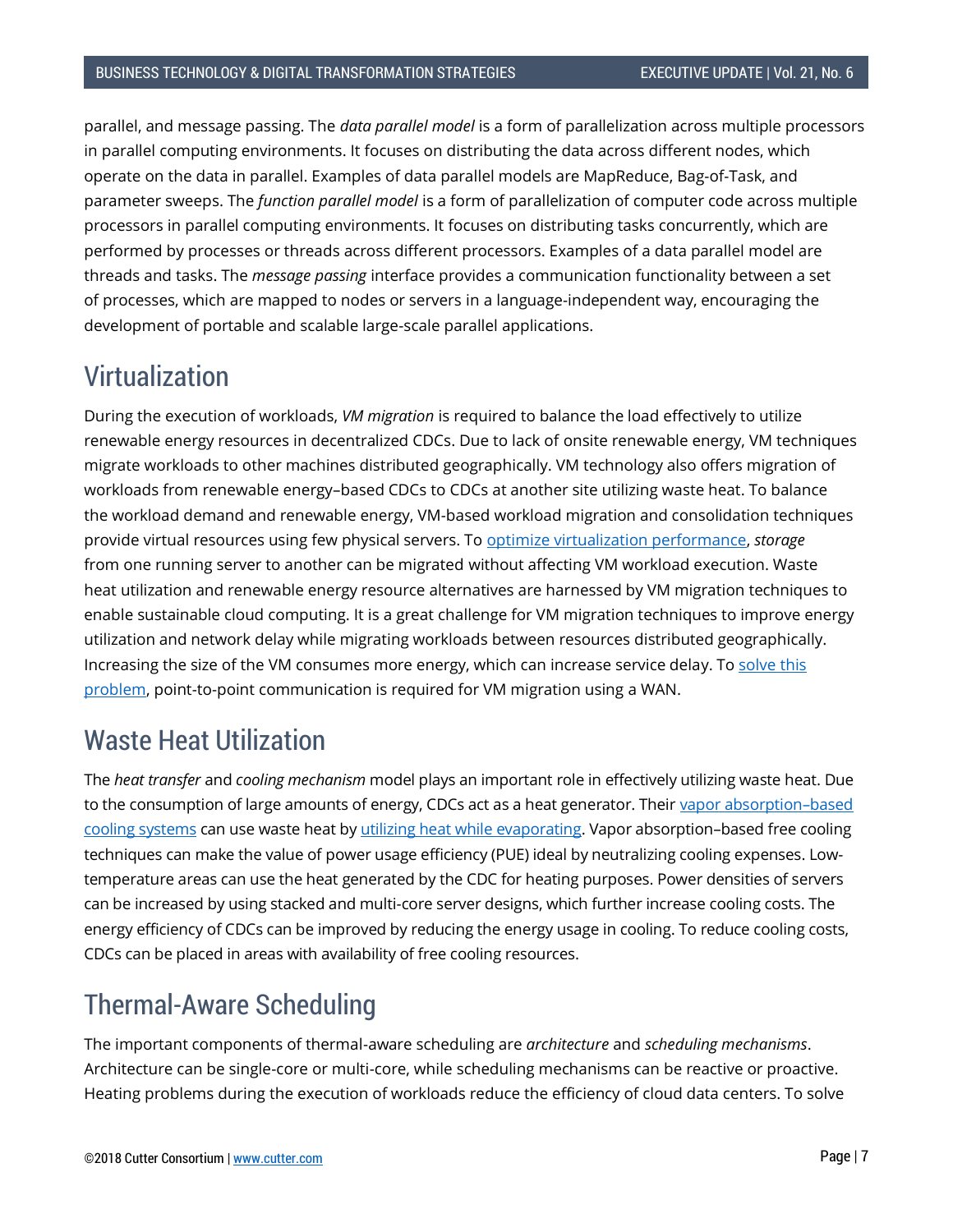CDC [heating problems,](https://ieeexplore.ieee.org/document/7891045/) thermal-aware scheduling is designed to minimize the cooling setpoint temperature, hotspots, and thermal gradient. Thermal-aware scheduling is economical and effective as compared to heat modeling. The energy consumption of CDCs can be minimized by activating servers adjacent to each other in a rack or chassis, but power density increases, which creates heat concentration. To solve this problem, a cooling mechanism is required. Therefore, there is a need for effective thermal-awar[e scheduling](https://www.sciencedirect.com/science/article/pii/S0167739X17315650)  [techniques,](https://www.sciencedirect.com/science/article/pii/S0167739X17315650) which can execute workloads with minimum heat concentration and dissipation. This also reduces the load on the cooling mechanism, saving electricity. Complexity of scheduling and monitoring is increased due to the variation of temperatures of the servers in the CDC, which also causes vagueness in thermal profiling. To solve this problem, there is a need for dynamically updated thermal profiles instead of static ones; dynamic profiles update automatically and provide more accurate temperature values. Existing thermal-aware techniques focused on reducing PUE can be found, but a reduction in PUE may not reduce total cost of ownership.

#### Renewable Energy

*Energy source* (solar or wind), energy *storage device* (net-metering or batteries), and *location* (offsite or onsite) are important components of renewable energy, which can be optimized. The main challenges of renewable energy are unpredictability and capital cost of green resources. Workload migration and energy-aware loadbalancing techniques address the issue of *unpredictability* in the supply of renewable energy. For the most part, commercial CDC sites are located away from abundant renewable energy resources. Consequently, CDCs need to be [moveable](https://arxiv.org/ftp/arxiv/papers/1712/1712.02899.pdf) so they can be placed closer to renewable energy sources to be cost-effective. Furthermore, carbon usage efficiency can be reduced by adding renewable energy resources. Adoption of renewable energy in CDCs has the challenge of high capital cost.

#### Resources Targeted in Energy Management

Many solutions have been proposed to improve the energy efficiency of CDCs. The energy consumption of the *processor*, *memory*, *storage*, *network*, and *cooling* of CDCs is reported as 45%, 15%, 10%, 10%, and 20%, respectively.<sup>1</sup> The processor consumes the most energy, followed by cooling. Power-regulation approaches increase energy consumption during workload execution, which affects the resource utilization of CDCs. DVFS solves the problem of resource utilization but the switching of resources between high-scaling and low-scaling modes increases response time and service delay, which can violate the SLA. Putting servers in sleeping mode or turning servers on/off affects the reliability of system components such as storage. Efforts to improve CDC energy efficiency affect the resource utilization, reliability, and server performance. The bin packing solution has been used in existing energy-aware resource management techniques to allocate resources for the execution of workloads. But resource allocation faces two problems: (1) underutilization of resources (i.e., resources are reserved in advance, but the resource requirement is

l

<sup>&</sup>lt;sup>1</sup> See "[Renewable and Cooling Aware Workload Management for Sustainable Data Centers](https://dl.acm.org/citation.cfm?id=2254779)" and "Sustainable and [Renewable Energy: An Overview of the Application of Multiple Criteria Decision Making Techniques and Approaches.](http://www.mdpi.com/2071-1050/7/10/13947)"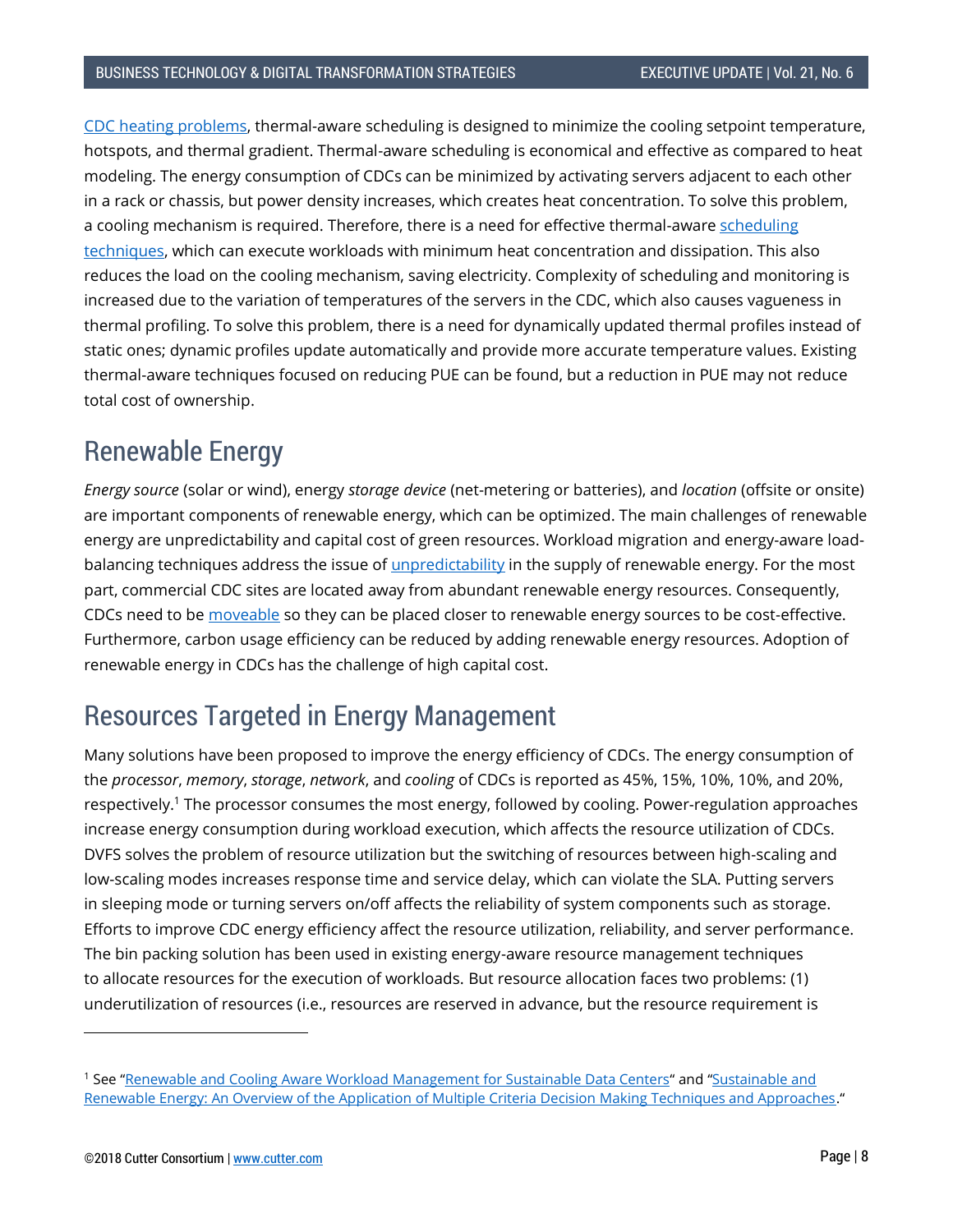lower than resource availability, increasing cost) and (2) overutilization of resources (i.e., a large number of workloads are waiting for execution due to unavailability of a sufficient amount of resources). Several methods have been proposed to control energy consumption by scaling down high-voltage supply, but the best way is to exploit the stall time.

#### Capacity Planning

Cloud service providers must maintain effective and organized capacity planning to attain a solid ROI. Capacity planning can be done for *power infrastructure*, *IT resources*, and *workload*. The SLA should define [service quality parameters](https://ieeexplore.ieee.org/document/7888576/) to ensure backup/recovery, storage, and availability that improves user satisfaction and attracts more customers in the future. There is a need to consider important utilization parameters per application to maximize the utilization of resources through virtualization by finding applications that can be merged. Merging of applications improves resource utilization and reduces capacity cost. For efficient capacity planning, cloud workloads should be analyzed before execution in order to finish execution for deadline-oriented workloads. To manage power infrastructure effectively, VM migration should be provided for the migration of workloads or machines to successfully complete the execution of workloads with minimum usage of resources, which improves the energy efficiency of CDCs. Thus, there is a need for effective capacity planning for data storage and processing effectively at lower cost.

#### **Summary**

In this *Update*, we identified the need for and the issues surrounding the sustainability of cloud computing environments. We proposed a conceptual model for the holistic management of resources to decrease the carbon footprints of cloud data centers, making cloud services more energy-efficient and sustainable. Holistic management improves the energy efficiency of the power infrastructure and cooling devices by integrating them into the energy-aware resource management technique applied with the equipment.

### About the Authors

*Rajkumar Buyya is a Redmond Barry Distinguished Professor and Director of the Cloud Computing and Distributed Systems Laboratory at the University of Melbourne, Australia. Dr. Buyya is an IEEE Fellow, earned recognition as a Web of Science Highly Cited Researcher (2016, 2017), and received the Scopus Researcher of the Year with Excellence in Innovative Research Award (2017) for his outstanding contributions to cloud computing. He can be reached at rbuyya@unimelb.edu.au.*

*Sukhpal Singh Gill is a Postdoctoral Research Fellow of the Cloud Computing and Distributed Systems Laboratory at the University of Melbourne, Australia. He can be reached at sukhpal.gill@unimelb.edu.au.*